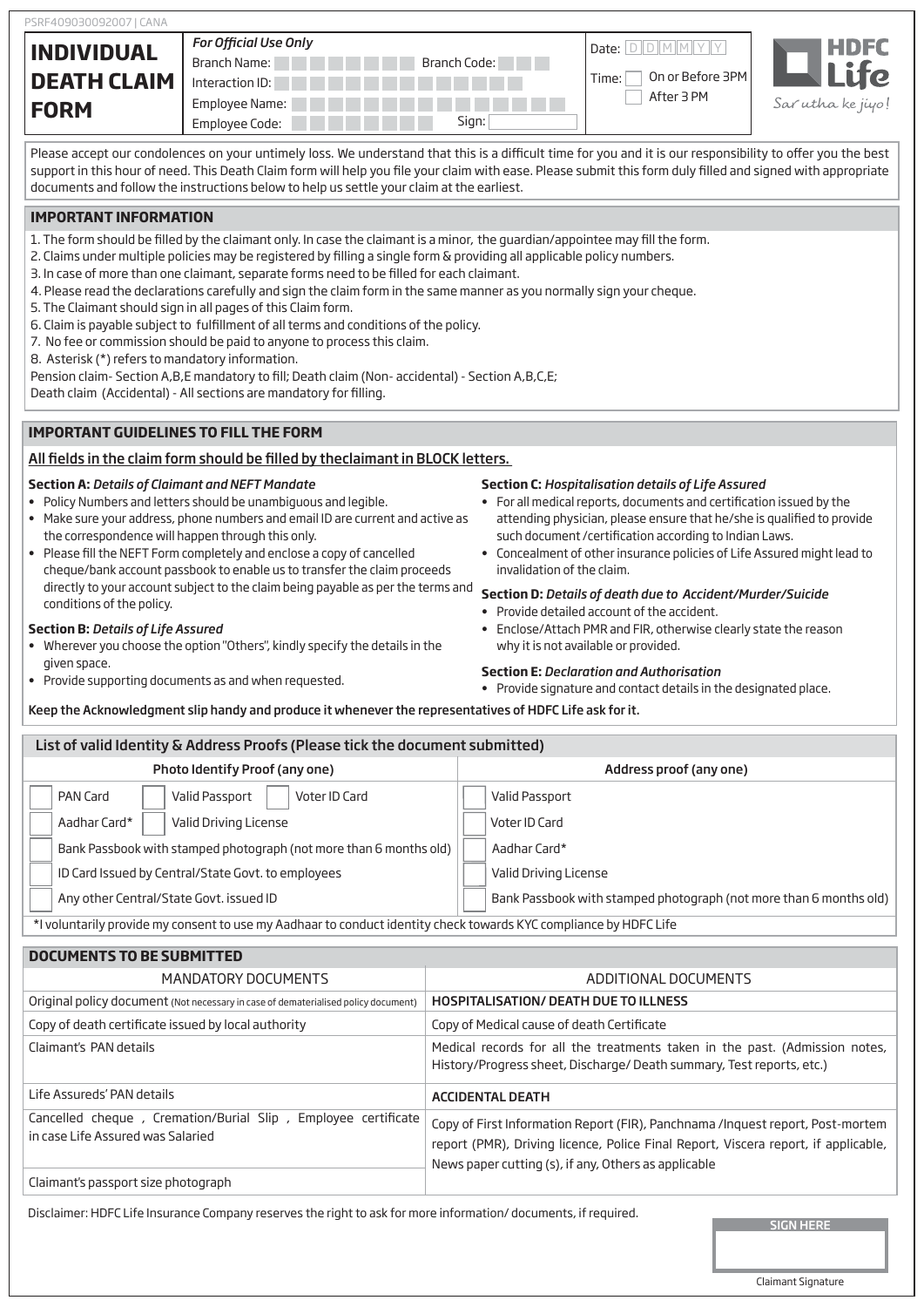| <b>SECTION A*</b>                                                                                                                                                                                                                                                                                                                        |         |              |                           |            |                                                    |                                                                                                                                                                                                                               |            |               |                    |                                                  |          |           |                   |             |                               |  |
|------------------------------------------------------------------------------------------------------------------------------------------------------------------------------------------------------------------------------------------------------------------------------------------------------------------------------------------|---------|--------------|---------------------------|------------|----------------------------------------------------|-------------------------------------------------------------------------------------------------------------------------------------------------------------------------------------------------------------------------------|------------|---------------|--------------------|--------------------------------------------------|----------|-----------|-------------------|-------------|-------------------------------|--|
| <b>POLICY DETAILS</b>                                                                                                                                                                                                                                                                                                                    |         |              |                           |            |                                                    |                                                                                                                                                                                                                               |            |               |                    |                                                  |          |           |                   |             |                               |  |
| Policy Number(s):                                                                                                                                                                                                                                                                                                                        |         |              |                           |            |                                                    |                                                                                                                                                                                                                               |            |               |                    |                                                  |          |           |                   |             | Please affix                  |  |
| Claim form filling Assisted by:                                                                                                                                                                                                                                                                                                          |         |              | <b>HDFC Life Employee</b> |            | Policy Agent                                       |                                                                                                                                                                                                                               | Relatives  | NA            |                    |                                                  |          |           |                   |             | recent                        |  |
| If the option HDFC Life Employee or Relatives selected above, details                                                                                                                                                                                                                                                                    |         |              |                           |            |                                                    |                                                                                                                                                                                                                               |            |               |                    |                                                  |          |           |                   |             | passport size<br>photo of the |  |
| Relatives / Employee Name:                                                                                                                                                                                                                                                                                                               |         | Mr.          | Ms.                       |            |                                                    |                                                                                                                                                                                                                               |            |               |                    |                                                  |          |           |                   |             | Claimant                      |  |
| Contact:                                                                                                                                                                                                                                                                                                                                 |         |              |                           |            |                                                    |                                                                                                                                                                                                                               |            |               |                    |                                                  |          |           |                   |             |                               |  |
| <b>DETAILS OF CLAIMANT</b>                                                                                                                                                                                                                                                                                                               |         |              |                           |            |                                                    |                                                                                                                                                                                                                               |            |               |                    |                                                  |          |           |                   |             |                               |  |
| Claimant Name:                                                                                                                                                                                                                                                                                                                           | Mr.     | Ms.          |                           |            |                                                    |                                                                                                                                                                                                                               |            |               |                    |                                                  |          |           |                   |             |                               |  |
| Date of Birth:<br>D                                                                                                                                                                                                                                                                                                                      |         |              |                           |            |                                                    |                                                                                                                                                                                                                               |            |               |                    |                                                  |          |           |                   |             |                               |  |
| Address:                                                                                                                                                                                                                                                                                                                                 |         |              |                           |            |                                                    |                                                                                                                                                                                                                               |            |               |                    |                                                  |          |           |                   |             |                               |  |
|                                                                                                                                                                                                                                                                                                                                          |         |              |                           |            |                                                    |                                                                                                                                                                                                                               |            |               |                    |                                                  |          |           |                   |             |                               |  |
|                                                                                                                                                                                                                                                                                                                                          |         |              |                           |            |                                                    |                                                                                                                                                                                                                               |            | D             |                    |                                                  |          |           |                   |             |                               |  |
|                                                                                                                                                                                                                                                                                                                                          |         |              |                           | G          |                                                    |                                                                                                                                                                                                                               |            |               |                    |                                                  |          |           |                   |             |                               |  |
|                                                                                                                                                                                                                                                                                                                                          |         |              |                           |            |                                                    |                                                                                                                                                                                                                               |            |               |                    |                                                  |          |           |                   |             |                               |  |
| Pincode:                                                                                                                                                                                                                                                                                                                                 |         |              |                           |            |                                                    |                                                                                                                                                                                                                               |            |               |                    |                                                  |          |           |                   |             |                               |  |
| Contact No.:                                                                                                                                                                                                                                                                                                                             |         |              |                           |            |                                                    |                                                                                                                                                                                                                               |            |               |                    |                                                  |          |           |                   |             |                               |  |
| Office &/or Personal Email ID:                                                                                                                                                                                                                                                                                                           |         |              |                           |            |                                                    |                                                                                                                                                                                                                               |            |               |                    |                                                  |          |           |                   |             |                               |  |
| Occupation details:                                                                                                                                                                                                                                                                                                                      |         | Service      | <b>Business</b>           |            | Self Employed                                      |                                                                                                                                                                                                                               | House wife | <b>Others</b> |                    |                                                  |          |           |                   |             |                               |  |
| Monthly income (INR):                                                                                                                                                                                                                                                                                                                    |         | Up to 20,000 |                           |            | 20,001-50,000                                      | 50,001-1,00,000                                                                                                                                                                                                               |            |               | >1,00,000          |                                                  |          |           |                   |             |                               |  |
| Relation with the Life Assured:                                                                                                                                                                                                                                                                                                          |         | Spouse       |                           | Children   | Parents                                            | Others                                                                                                                                                                                                                        |            |               |                    |                                                  |          |           |                   |             |                               |  |
| Claimant's Title:                                                                                                                                                                                                                                                                                                                        | Nominee |              | Executor                  |            | Trustee                                            | Appointee                                                                                                                                                                                                                     |            | Employer      |                    |                                                  | Assignee |           |                   | Beneficiary |                               |  |
| Claimant's PAN:                                                                                                                                                                                                                                                                                                                          |         |              |                           |            | 0r                                                 | Form <sub>60</sub>                                                                                                                                                                                                            |            |               |                    |                                                  |          |           |                   |             |                               |  |
|                                                                                                                                                                                                                                                                                                                                          |         |              |                           |            |                                                    |                                                                                                                                                                                                                               |            |               |                    |                                                  |          |           |                   |             |                               |  |
| Is the Claimant a Politically Exposed Person (PEP)?                                                                                                                                                                                                                                                                                      |         |              |                           |            |                                                    |                                                                                                                                                                                                                               |            |               |                    |                                                  |          |           |                   |             |                               |  |
|                                                                                                                                                                                                                                                                                                                                          |         |              |                           |            | Yes                                                | "PEP: Persons who are members of senior management in a state owned enterprise, Political party or an<br>international organisation. i.e. directors, deputy directors and members of the board or equivalent functions"<br>No |            |               |                    |                                                  |          |           |                   |             |                               |  |
| Preferred mode of Communication:                                                                                                                                                                                                                                                                                                         |         |              | Email                     |            | <b>Physical Letters</b>                            | (if email is selected, no physical letters will be sent)                                                                                                                                                                      |            |               |                    |                                                  |          |           |                   |             |                               |  |
|                                                                                                                                                                                                                                                                                                                                          |         |              |                           |            |                                                    |                                                                                                                                                                                                                               |            |               |                    |                                                  |          |           |                   |             |                               |  |
| <b>CLAIMANT NEFT MANDATE/ BANK ACCOUNT DETAILS</b>                                                                                                                                                                                                                                                                                       |         |              |                           |            |                                                    |                                                                                                                                                                                                                               |            |               |                    |                                                  |          |           |                   |             |                               |  |
| In case of children's plans, if beneficiary is a major, please provide beneficiary's account details.                                                                                                                                                                                                                                    |         |              |                           |            |                                                    |                                                                                                                                                                                                                               |            |               | <b>CENTER BANK</b> |                                                  |          | Professed |                   |             |                               |  |
| Bank Account No.:                                                                                                                                                                                                                                                                                                                        |         |              |                           |            |                                                    |                                                                                                                                                                                                                               |            |               |                    | IFSC Code (11 Characters)                        |          |           |                   |             |                               |  |
| Account Holder Name:                                                                                                                                                                                                                                                                                                                     |         |              |                           |            |                                                    |                                                                                                                                                                                                                               |            |               |                    |                                                  |          |           | we are            | R           |                               |  |
| Bank Name & Branch:                                                                                                                                                                                                                                                                                                                      |         |              |                           |            |                                                    |                                                                                                                                                                                                                               |            |               |                    | <b>HOLD COUNTERFORM POLICE CARDS FOR THE THE</b> |          |           |                   |             | Account Holder's Name         |  |
| Account Type<br>Savings                                                                                                                                                                                                                                                                                                                  |         | Current      |                           | <b>NRO</b> | <b>NRE</b>                                         |                                                                                                                                                                                                                               |            |               |                    |                                                  |          |           |                   |             |                               |  |
| #All premium(s) paid from NRE Account:                                                                                                                                                                                                                                                                                                   |         |              |                           |            | ## Proportionate premium(s) paid from NRE Account: |                                                                                                                                                                                                                               |            |               |                    | <b>MODDELLAP</b>                                 |          |           | ADDINGTOR LATERAT |             |                               |  |
| IFSC <sup>^</sup> :                                                                                                                                                                                                                                                                                                                      |         |              |                           |            | ^11 Character code appearing on your cheque leaf   |                                                                                                                                                                                                                               |            |               |                    |                                                  |          |           |                   |             |                               |  |
|                                                                                                                                                                                                                                                                                                                                          |         |              |                           |            |                                                    |                                                                                                                                                                                                                               |            |               |                    |                                                  |          |           |                   |             |                               |  |
| Note:<br>A cancelled personalised cheque with the account no. and IFSC should be submitted along with the NEFT mandate. If the cheque is not personalised, a latest bank statement                                                                                                                                                       |         |              |                           |            |                                                    |                                                                                                                                                                                                                               |            |               |                    |                                                  |          |           |                   |             |                               |  |
| or copy of passbook (where account number and IFSC is mentioned) needs to be submitted with the mandate.                                                                                                                                                                                                                                 |         |              |                           |            |                                                    |                                                                                                                                                                                                                               |            |               |                    |                                                  |          |           |                   |             |                               |  |
| This mandate, upon processing, will override any of the previously tagged NEFT mandates for all policies, held by the client with HDFC Life.<br>In case of NEFT failure or any further requirements pending on the mandate, payout will be kept on hold till fresh NEFT mandate is received. Intimation will be sent to you for          |         |              |                           |            |                                                    |                                                                                                                                                                                                                               |            |               |                    |                                                  |          |           |                   |             |                               |  |
| the same.                                                                                                                                                                                                                                                                                                                                |         |              |                           |            |                                                    |                                                                                                                                                                                                                               |            |               |                    |                                                  |          |           |                   |             |                               |  |
| #Refund to NRE account (full or proportionate) will be subject to ratio of premium(s) paid through NRE Account. Please submit a Bank Statement or Bank Confirmation letter as<br>an evidence for premium(s) paid through NRE account.                                                                                                    |         |              |                           |            |                                                    |                                                                                                                                                                                                                               |            |               |                    |                                                  |          |           |                   |             |                               |  |
| ## In case of proportionate payout, please provide two NEFT mandates i.e. for NRE account and non-NRE account.                                                                                                                                                                                                                           |         |              |                           |            |                                                    |                                                                                                                                                                                                                               |            |               |                    |                                                  |          |           |                   |             |                               |  |
| <b>Declaration:</b>                                                                                                                                                                                                                                                                                                                      |         |              |                           |            |                                                    |                                                                                                                                                                                                                               |            |               |                    |                                                  |          |           |                   |             |                               |  |
| 1. I/We hereby declare that the particulars given above are correct. If the transaction is delayed or not effected at all for reason of incomplete or incorrect information,<br>I/we would not hold HDFC Life Insurance Company Limited ("HDFC Life") or any of its associates/agents responsible. Further, I/we agree to keep HDFC Life |         |              |                           |            |                                                    |                                                                                                                                                                                                                               |            |               |                    |                                                  |          |           |                   |             |                               |  |
| indemnified against any loss caused to them due to any incorrect information provided above.                                                                                                                                                                                                                                             |         |              |                           |            |                                                    |                                                                                                                                                                                                                               |            |               |                    |                                                  |          |           |                   |             |                               |  |
| 2. I/We further undertake to refund any excess amount whether demanded by HDFC Life or not, which has been credited in excess to my/our account at any time due to any<br>reason.                                                                                                                                                        |         |              |                           |            |                                                    |                                                                                                                                                                                                                               |            |               |                    |                                                  |          |           |                   |             |                               |  |
|                                                                                                                                                                                                                                                                                                                                          |         |              |                           |            |                                                    |                                                                                                                                                                                                                               |            |               |                    |                                                  |          |           | <b>SIGN HERE</b>  |             |                               |  |
| Date                                                                                                                                                                                                                                                                                                                                     |         |              |                           |            |                                                    |                                                                                                                                                                                                                               |            |               |                    |                                                  |          |           |                   |             |                               |  |
| Place:                                                                                                                                                                                                                                                                                                                                   |         |              |                           |            |                                                    |                                                                                                                                                                                                                               |            |               |                    |                                                  |          |           |                   |             |                               |  |
|                                                                                                                                                                                                                                                                                                                                          |         |              |                           |            |                                                    |                                                                                                                                                                                                                               |            |               |                    |                                                  |          |           |                   |             | Signature of Claimant         |  |
|                                                                                                                                                                                                                                                                                                                                          |         |              |                           |            |                                                    |                                                                                                                                                                                                                               |            |               |                    |                                                  |          |           |                   |             |                               |  |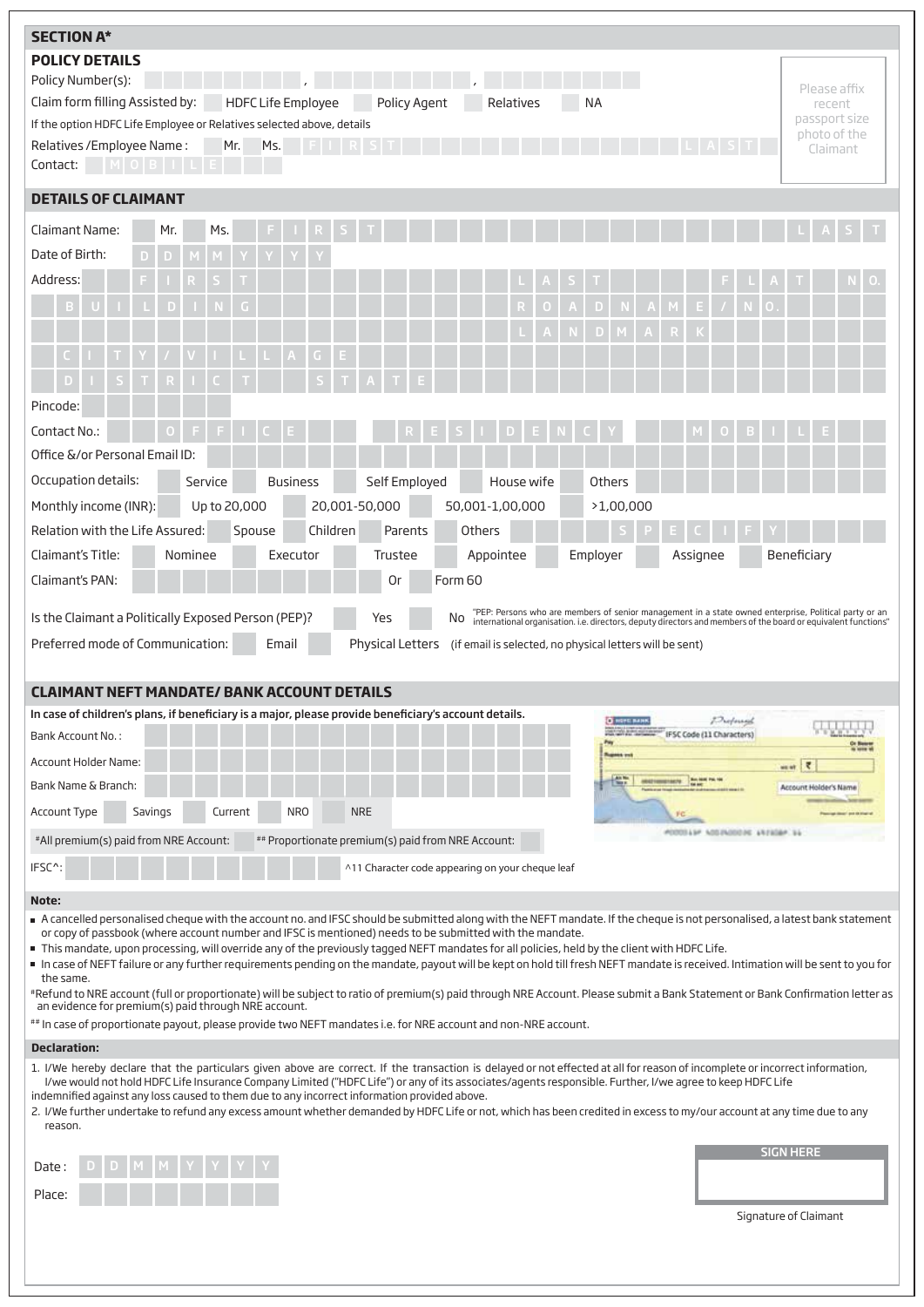| <b>SECTION B*</b>                                                               |                             |                            |                |                  |                  |           |                |                  |                    |
|---------------------------------------------------------------------------------|-----------------------------|----------------------------|----------------|------------------|------------------|-----------|----------------|------------------|--------------------|
| <b>DETAILS OF LIFE ASSURED (LA)</b>                                             |                             |                            |                |                  |                  |           |                |                  |                    |
| Name of Life Assured:<br>Mr.<br>Ms.                                             |                             |                            |                |                  |                  |           |                |                  |                    |
| Father's Name:<br>F.<br>R.                                                      |                             |                            |                |                  |                  |           |                |                  |                    |
| LA's PAN                                                                        |                             |                            |                |                  |                  |           |                |                  |                    |
| Age at death:<br>Date of death:<br>D<br>D                                       | Time of death:              |                            |                |                  |                  |           |                |                  |                    |
| Place of death:<br>work place<br>Location:<br>Hospital<br>Home                  | Others                      |                            |                |                  |                  |           |                |                  |                    |
| Place of death address                                                          |                             |                            |                |                  |                  |           |                |                  | O                  |
|                                                                                 | A                           |                            |                | E                |                  |           | 0              |                  |                    |
| G.<br>E.<br>A                                                                   |                             |                            |                |                  |                  |           |                |                  |                    |
|                                                                                 |                             |                            |                |                  |                  |           |                |                  |                    |
| Pincode:                                                                        |                             |                            |                |                  |                  |           |                |                  |                    |
| If death outside India, body transfer permission/ Certification from Consulate: | Available                   |                            | Not available  |                  |                  |           |                |                  |                    |
| If Not Available, Why?                                                          |                             |                            |                |                  |                  |           |                |                  |                    |
|                                                                                 |                             |                            |                |                  |                  |           |                |                  |                    |
| Whether burial or cremation certificate enclosed/attached accordingly? :        | Yes                         | No                         |                |                  |                  |           |                |                  |                    |
| If Not Available, Why?                                                          |                             |                            |                |                  |                  |           |                |                  |                    |
|                                                                                 |                             |                            |                |                  |                  |           |                |                  |                    |
| Place of burial/crematorium address                                             | S                           |                            |                |                  | F.               |           |                |                  | $\mathbf{O}$<br>N. |
| $\boldsymbol{\mathsf{A}}$<br>E.<br>M<br>R<br>N.<br>D.<br>۰                      | $\Box$                      |                            |                |                  |                  |           |                |                  |                    |
|                                                                                 |                             |                            |                |                  |                  |           |                |                  |                    |
| D                                                                               |                             |                            |                |                  |                  |           |                |                  |                    |
| Pincode:                                                                        |                             |                            |                |                  |                  |           |                |                  |                    |
| Nature of death:<br>Medical<br>Accident<br>Murder                               | Suicide                     |                            |                |                  |                  |           |                |                  |                    |
| Immediate cause of death:                                                       |                             |                            |                |                  |                  |           |                |                  |                    |
| Circumstances surrounding death:                                                |                             |                            |                |                  |                  |           |                |                  |                    |
|                                                                                 |                             |                            |                |                  |                  |           |                |                  |                    |
| Name and contact details of relative present at time of death/cremation/burial: |                             |                            |                |                  |                  |           |                |                  |                    |
| 1 <sup>st</sup> Name:                                                           |                             |                            |                |                  |                  |           |                |                  |                    |
| Contact details:<br>О<br>F.                                                     |                             | $\circ$<br>M               | $\mathbf{B}$   |                  | Е.               |           |                |                  |                    |
| 2 <sup>nd</sup> Name:                                                           |                             |                            |                |                  |                  |           |                | $\mathsf{A}$     |                    |
| Contact details:                                                                |                             | $\circ$                    | B              |                  |                  |           |                |                  |                    |
| <b>EMPLOYMENT DETAILS OF LIFE ASSURED</b>                                       |                             |                            |                |                  |                  |           |                |                  |                    |
| Service<br><b>Business</b><br>Self-Employed<br>Occupation details:              | House wife                  | Others:                    |                |                  |                  |           |                |                  |                    |
| Up to 20,000<br>20,001-50,000<br>Monthly income (INR)                           | 50,001-1,00,000             | >1,00,000                  |                |                  |                  |           |                |                  |                    |
| Name of Employer:                                                               |                             |                            |                |                  |                  |           |                |                  |                    |
| Work place/employment/business address<br>$R_{\parallel}$<br>S                  | $\mathsf S$<br>$\mathsf{A}$ |                            |                |                  | F.               |           |                |                  | 0.                 |
| D                                                                               | A<br>0<br>R                 | $\mathsf D$<br>${\bf N}$   | $\overline{A}$ | $\mathsf{E}$     | $\boldsymbol{I}$ | ${\sf N}$ | $\overline{O}$ |                  |                    |
|                                                                                 | $\mathsf{N}$                | $\mathsf D$<br>$M_{\odot}$ | $\mathsf{A}$   | $\mathsf K$<br>R |                  |           |                |                  |                    |
| $A -$<br>G.<br>E.<br><b>L</b>                                                   |                             |                            |                |                  |                  |           |                |                  |                    |
| $\mathsf D$                                                                     |                             |                            |                |                  |                  |           |                |                  |                    |
| Pincode:                                                                        |                             |                            |                |                  |                  |           |                |                  |                    |
| Last working location/employment/business:                                      |                             |                            |                |                  |                  |           |                |                  |                    |
| Contact details of the Employer:                                                |                             |                            |                |                  |                  |           |                |                  |                    |
| Last Working day:<br>D.<br>D                                                    |                             |                            |                |                  |                  |           |                |                  |                    |
|                                                                                 |                             |                            |                |                  |                  |           |                |                  |                    |
|                                                                                 |                             |                            |                |                  |                  |           |                | <b>SIGN HERE</b> |                    |
|                                                                                 |                             |                            |                |                  |                  |           |                |                  |                    |
|                                                                                 |                             |                            |                |                  |                  |           |                |                  |                    |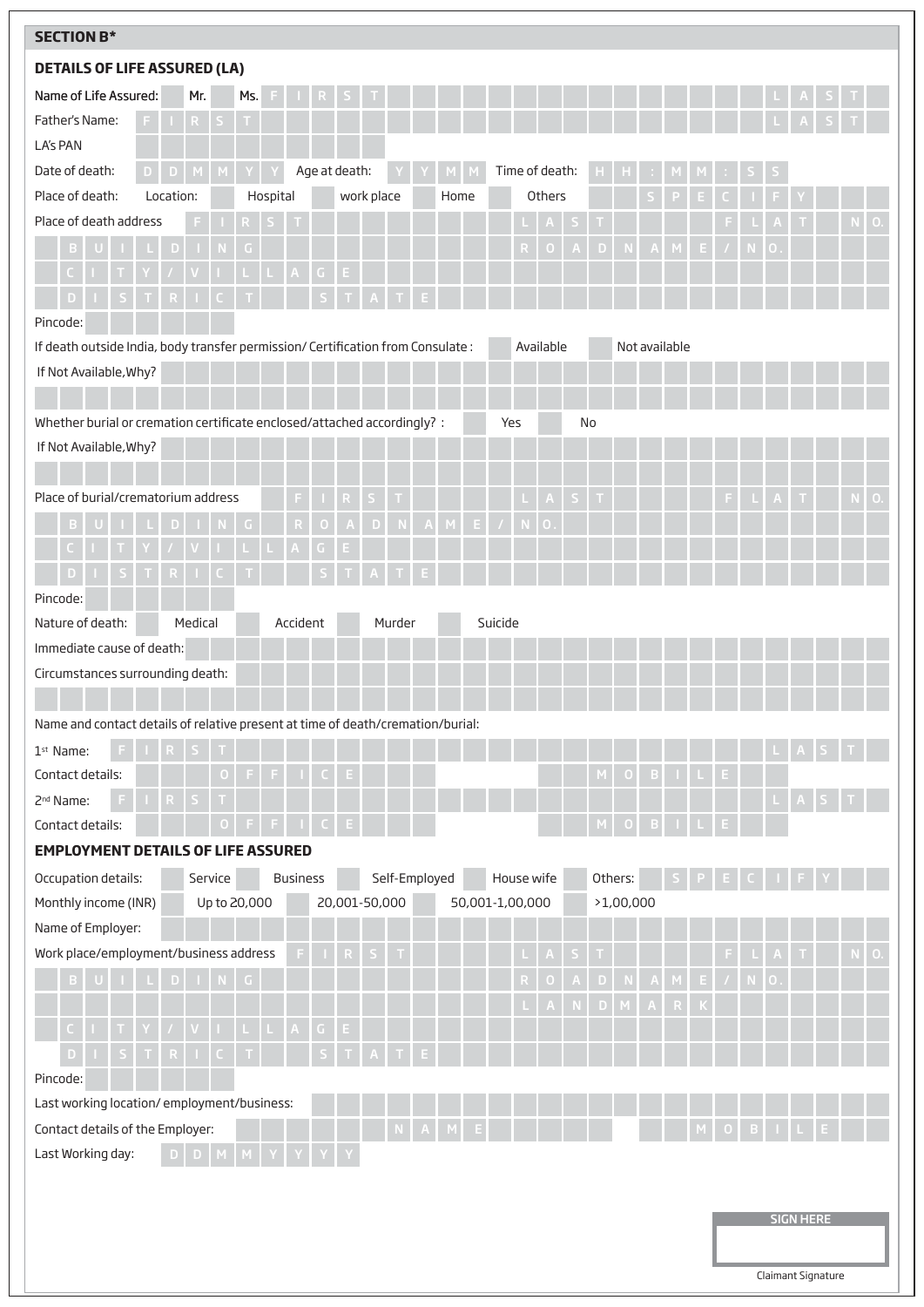| <b>SECTION C</b>                                                                                                                                                                                                                                |                   |                |                    |         |              |   |   |                       |        |                 |                                |           |  |                                                             |   |        |               |          |               |    |        |                  |                    |    |
|-------------------------------------------------------------------------------------------------------------------------------------------------------------------------------------------------------------------------------------------------|-------------------|----------------|--------------------|---------|--------------|---|---|-----------------------|--------|-----------------|--------------------------------|-----------|--|-------------------------------------------------------------|---|--------|---------------|----------|---------------|----|--------|------------------|--------------------|----|
| <b>HOSPITALISATION DETAILS OF LIFE ASSURED</b>                                                                                                                                                                                                  |                   |                |                    |         |              |   |   |                       |        |                 |                                |           |  |                                                             |   |        |               |          |               |    |        |                  |                    |    |
| Was the life assured diagnosed/suffering                                                                                                                                                                                                        |                   |                |                    |         | Hypertension |   |   |                       |        | <b>Diabetes</b> |                                |           |  | Heart disease                                               |   |        | Liver disease |          |               |    |        |                  | Kidney disease     |    |
| from/treated for the following illness?                                                                                                                                                                                                         |                   |                |                    |         | Cancer       |   |   |                       | Others |                 |                                |           |  |                                                             |   |        |               |          |               |    |        |                  |                    |    |
| Date on which disease/illness First diagnosed                                                                                                                                                                                                   |                   |                |                    | D       | D            |   |   |                       |        |                 |                                |           |  |                                                             |   |        |               |          |               |    |        |                  |                    |    |
| Have any of your immediate family members suffered from the similar illness?                                                                                                                                                                    |                   |                |                    |         |              |   |   |                       |        |                 |                                | Yes       |  | No If yes, provide details when it was initially diagnosed: |   |        |               |          |               |    |        |                  |                    |    |
| Details of treatment received including dates of outpatient or inpatient                                                                                                                                                                        |                   |                |                    |         |              |   |   |                       |        |                 |                                |           |  |                                                             |   |        |               |          |               |    |        |                  |                    |    |
| Type of admission:                                                                                                                                                                                                                              | Emergency         |                |                    | Planned |              |   |   | Day Care              |        |                 |                                | Maternity |  | <b>NA</b>                                                   |   |        |               |          |               |    |        |                  |                    |    |
| Treatment given, if no surgery:                                                                                                                                                                                                                 |                   |                |                    |         |              |   |   |                       |        |                 |                                |           |  |                                                             |   |        |               |          |               |    |        |                  |                    |    |
| Hospitalisation due to injury:                                                                                                                                                                                                                  | Yes               |                |                    | No      |              |   |   |                       |        |                 |                                |           |  |                                                             |   |        |               |          |               |    |        |                  |                    |    |
| If yes, give cause:                                                                                                                                                                                                                             |                   | Self-Inflicted |                    |         |              |   |   | Road Traffic Accident |        |                 |                                |           |  | Substance Abuse                                             |   |        |               |          |               |    |        |                  |                    |    |
| Status at the time of discharge:                                                                                                                                                                                                                |                   |                | Discharged to Home |         |              |   |   |                       |        |                 | Discharged to Another Hospital |           |  |                                                             |   |        |               | Deceased |               |    |        |                  |                    |    |
| Medical cause of death certificate:                                                                                                                                                                                                             |                   |                | Available          |         |              |   |   | Not available         |        |                 |                                |           |  | Please enclose/attach. If not available, state the reason.  |   |        |               |          |               |    |        |                  |                    |    |
|                                                                                                                                                                                                                                                 |                   |                |                    |         |              |   |   |                       |        |                 |                                |           |  |                                                             |   |        |               |          |               |    |        |                  |                    |    |
| MEDICAL CONSULTATION HISTORY OF LIFE ASSURED (For the last 5 years from policy Risk Commencement Date)<br>For more than one doctor consulted during the last 5 years from policy RCD, please attach a separate page mentioning all the details. |                   |                |                    |         |              |   |   |                       |        |                 |                                |           |  |                                                             |   |        |               |          |               |    |        |                  |                    |    |
| Name of Doctor:                                                                                                                                                                                                                                 |                   |                |                    |         |              |   |   |                       |        |                 |                                |           |  |                                                             |   |        |               |          |               |    |        |                  |                    |    |
| Address of Hospital:                                                                                                                                                                                                                            |                   |                |                    |         |              |   |   |                       |        |                 |                                |           |  |                                                             |   |        |               |          |               |    |        |                  |                    |    |
|                                                                                                                                                                                                                                                 |                   |                |                    |         |              |   |   |                       |        |                 |                                |           |  |                                                             |   |        |               |          |               |    |        |                  |                    |    |
|                                                                                                                                                                                                                                                 |                   |                |                    |         |              |   |   |                       |        |                 |                                |           |  |                                                             |   |        |               |          | Pincode:      |    |        |                  |                    |    |
| <b>Contact Details of Doctor:</b>                                                                                                                                                                                                               |                   |                |                    |         |              |   |   |                       |        |                 |                                |           |  |                                                             |   |        |               |          |               |    |        |                  |                    |    |
| Dates of Consultation:<br>D.                                                                                                                                                                                                                    | D.<br>$M_{\odot}$ | M              |                    |         |              |   |   |                       |        |                 |                                |           |  |                                                             |   |        |               |          |               |    |        |                  |                    |    |
| Reasons of Consultation:                                                                                                                                                                                                                        |                   |                |                    |         |              |   |   |                       |        |                 |                                |           |  |                                                             |   |        |               |          |               |    |        |                  |                    |    |
| <b>DOCTOR DETAILS</b>                                                                                                                                                                                                                           |                   |                |                    |         |              |   |   |                       |        |                 |                                |           |  |                                                             |   |        |               |          |               |    |        |                  |                    |    |
| Doctor who attended the last illness:                                                                                                                                                                                                           |                   |                |                    |         |              |   |   |                       |        |                 |                                |           |  |                                                             |   |        |               |          |               |    |        |                  |                    |    |
| Address of Hospital:                                                                                                                                                                                                                            |                   |                |                    |         |              |   |   |                       |        |                 |                                |           |  |                                                             |   |        |               |          | F             |    |        |                  |                    | 0. |
| D                                                                                                                                                                                                                                               |                   |                |                    |         |              |   |   |                       |        |                 |                                |           |  |                                                             |   | A      |               |          | $\mathcal{L}$ |    | 0      |                  |                    |    |
| D                                                                                                                                                                                                                                               |                   |                |                    |         |              |   | T | E                     |        |                 |                                |           |  |                                                             |   |        |               | Pincode: |               |    |        |                  |                    |    |
| <b>Contact Details of Doctor:</b>                                                                                                                                                                                                               | O                 |                |                    |         |              | Е |   |                       |        |                 |                                |           |  |                                                             |   |        |               |          |               | E  |        |                  |                    |    |
| <b>Family doctor:</b>                                                                                                                                                                                                                           |                   |                |                    |         |              |   |   |                       |        |                 |                                |           |  |                                                             |   |        |               |          |               |    |        |                  |                    |    |
| Address of Hospital:                                                                                                                                                                                                                            | R,                |                |                    |         |              |   |   |                       |        |                 |                                |           |  |                                                             |   |        |               |          | F             |    |        |                  |                    | O  |
| $\mathbf{D}$<br>в<br>L.                                                                                                                                                                                                                         |                   |                |                    |         |              |   |   |                       |        |                 |                                |           |  |                                                             |   |        |               | E.       |               |    | 0      |                  |                    |    |
| D                                                                                                                                                                                                                                               |                   |                |                    |         |              |   |   | Е                     |        |                 |                                |           |  |                                                             |   |        |               | Pincode: |               |    |        |                  |                    |    |
| <b>Contact Details of Doctor:</b>                                                                                                                                                                                                               | 0                 |                | F,                 |         |              | Е |   |                       |        |                 |                                |           |  |                                                             | M | $\Box$ |               |          |               | E. |        |                  |                    |    |
| Doctor who declared death:                                                                                                                                                                                                                      |                   |                |                    | R       |              |   |   |                       |        |                 |                                |           |  |                                                             |   |        |               |          |               |    |        |                  |                    |    |
| Address of Hospital:                                                                                                                                                                                                                            |                   |                |                    |         |              |   |   |                       |        |                 |                                |           |  |                                                             |   |        |               |          | F             |    |        |                  |                    | 0. |
| D                                                                                                                                                                                                                                               | G                 |                |                    |         |              |   |   |                       |        |                 |                                |           |  |                                                             |   |        |               |          |               |    | $\Box$ |                  |                    |    |
|                                                                                                                                                                                                                                                 |                   |                |                    |         |              |   |   |                       |        |                 |                                |           |  |                                                             |   |        |               | Pincode: |               |    |        |                  |                    |    |
| Contact Details of Doctor:                                                                                                                                                                                                                      |                   |                |                    |         |              |   |   |                       |        |                 |                                |           |  |                                                             |   |        |               |          |               |    |        |                  |                    |    |
|                                                                                                                                                                                                                                                 |                   |                |                    |         |              |   |   |                       |        |                 |                                |           |  |                                                             |   |        |               |          |               |    |        | <b>SIGN HERE</b> |                    |    |
|                                                                                                                                                                                                                                                 |                   |                |                    |         |              |   |   |                       |        |                 |                                |           |  |                                                             |   |        |               |          |               |    |        |                  | Claimant Signature |    |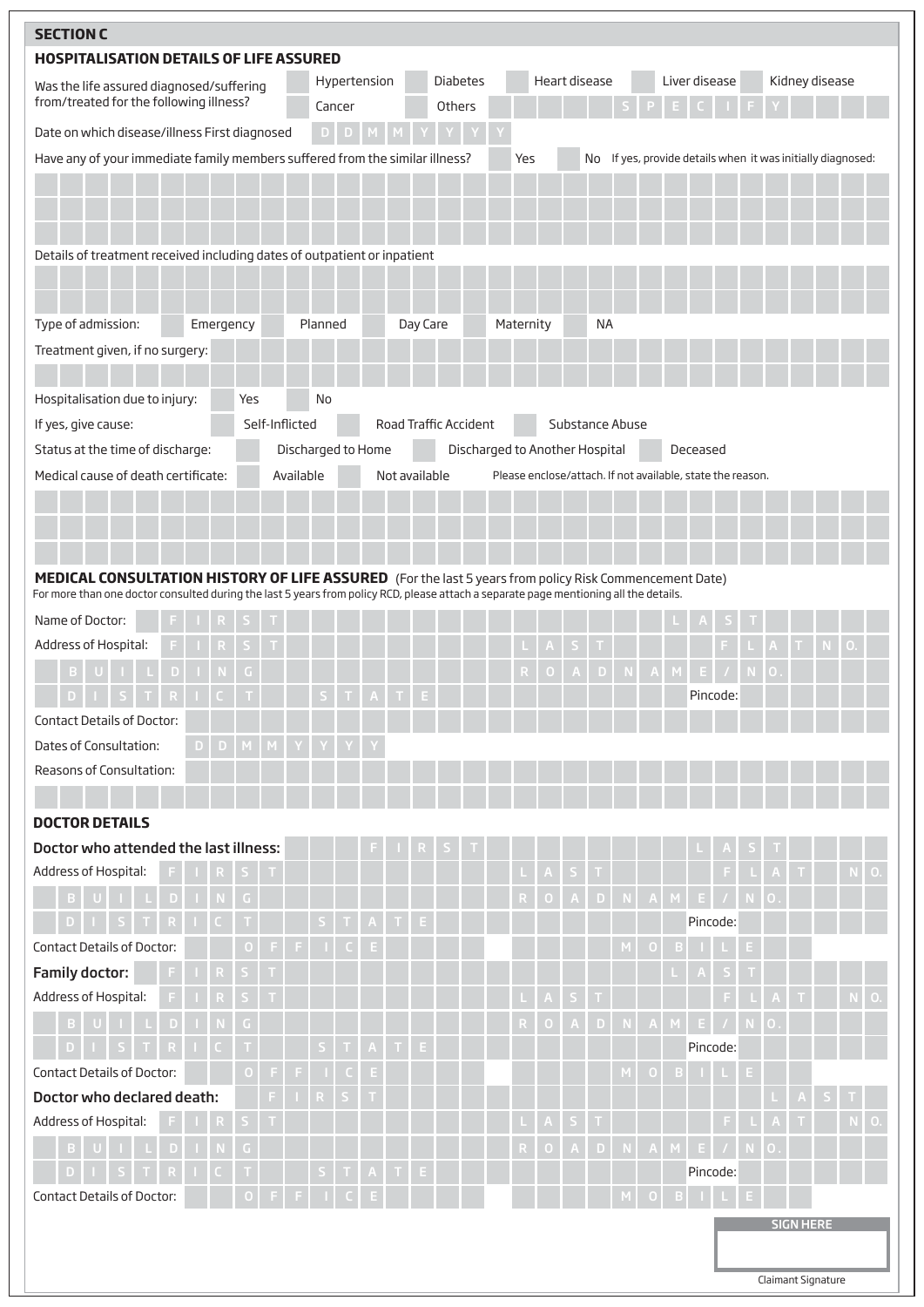|                                                                                        | <b>LIFESTYLE DETAILS</b><br>Did the Life Assured have the habit of drinking, smoking and/or chewing tobacco?<br>If Yes, please provide details.<br>Yes<br>No |      |         |       |         |  |  |      |  |  |                                     |
|----------------------------------------------------------------------------------------|--------------------------------------------------------------------------------------------------------------------------------------------------------------|------|---------|-------|---------|--|--|------|--|--|-------------------------------------|
|                                                                                        | Whiskey<br>$S$ $P$ $E$ $C$ $I$ $I$ $F$ $I$ $Y$ $I$<br>Others:<br>Wine<br>Beer                                                                                |      |         |       |         |  |  |      |  |  | ml/bottle per day                   |
|                                                                                        | Cigarettes                                                                                                                                                   | Bidi | Tobacco | Gutka | Others: |  |  | SPEC |  |  | No. of sticks or<br>packets per day |
| If the Life Assured had drug habits:<br>Number of years<br>Name of drugs<br>Dose usage |                                                                                                                                                              |      |         |       |         |  |  |      |  |  |                                     |
|                                                                                        | Other substance addictions, if any:                                                                                                                          |      |         |       |         |  |  |      |  |  |                                     |

# **OTHER INSURANCE/ MEDICLAIM POLICY DETAILS OF LIFE ASSURED**

| <b>Policy</b>                        | Name Of The                                     | <b>Basic</b>                         | <b>Risk</b>                               |                  |                         |                                                        | <b>Claim Status</b> Please tick the appropriate boxes |                                         |                 |
|--------------------------------------|-------------------------------------------------|--------------------------------------|-------------------------------------------|------------------|-------------------------|--------------------------------------------------------|-------------------------------------------------------|-----------------------------------------|-----------------|
| No.                                  | Insurance<br>Company                            | <b>Sum</b><br><b>Assured</b><br>(SA) | Commen-<br>cement<br><b>Date</b><br>(RCD) | Claim<br>Applied | Claim<br>Not<br>Applied | Partial<br>Claim<br>Amount<br>Received                 | Legal<br>Appeal filed<br>against the<br>claim         | <b>Full Claim</b><br>Amount<br>Received | Claim<br>Denied |
|                                      |                                                 |                                      | D D M M Y Y                               |                  |                         |                                                        |                                                       |                                         |                 |
|                                      |                                                 |                                      | D D M M Y Y                               |                  |                         |                                                        |                                                       |                                         |                 |
|                                      |                                                 |                                      | D D M M Y Y                               |                  |                         |                                                        |                                                       |                                         |                 |
|                                      |                                                 |                                      | D D M M Y Y                               |                  |                         |                                                        |                                                       |                                         |                 |
|                                      |                                                 |                                      | D D M M Y Y                               |                  |                         |                                                        |                                                       |                                         |                 |
|                                      | If claim not applied with other insurer, why?   |                                      |                                           |                  |                         |                                                        |                                                       |                                         |                 |
| <b>SECTION D</b>                     |                                                 |                                      |                                           |                  |                         |                                                        |                                                       |                                         |                 |
|                                      | In case of death due to Accident/Murder/Suicide |                                      |                                           |                  |                         |                                                        |                                                       |                                         |                 |
| where FIR/Case Diary is registered:  | Address & contact details of police station     |                                      |                                           |                  |                         |                                                        |                                                       |                                         |                 |
| If not registered, state the reason: |                                                 |                                      |                                           |                  |                         |                                                        |                                                       |                                         |                 |
| was conducted                        | Details of hospital where Post Mortem           |                                      |                                           |                  |                         |                                                        |                                                       |                                         |                 |
|                                      | Is the Post Mortem report enclosed/attached?    | Yes                                  | No                                        |                  |                         | If not attached, kindly state the reason               |                                                       |                                         |                 |
|                                      | Details of how the incident happened?           | Rail                                 | Road<br>Air                               | Others           |                         |                                                        |                                                       |                                         |                 |
|                                      |                                                 |                                      |                                           |                  |                         | Details of parties involved & location of the accident |                                                       |                                         |                 |
|                                      |                                                 |                                      |                                           |                  |                         |                                                        |                                                       |                                         |                 |
| Date:                                | Place:                                          |                                      |                                           |                  |                         |                                                        |                                                       | <b>SIGN HERE</b>                        |                 |

Claimant Signature